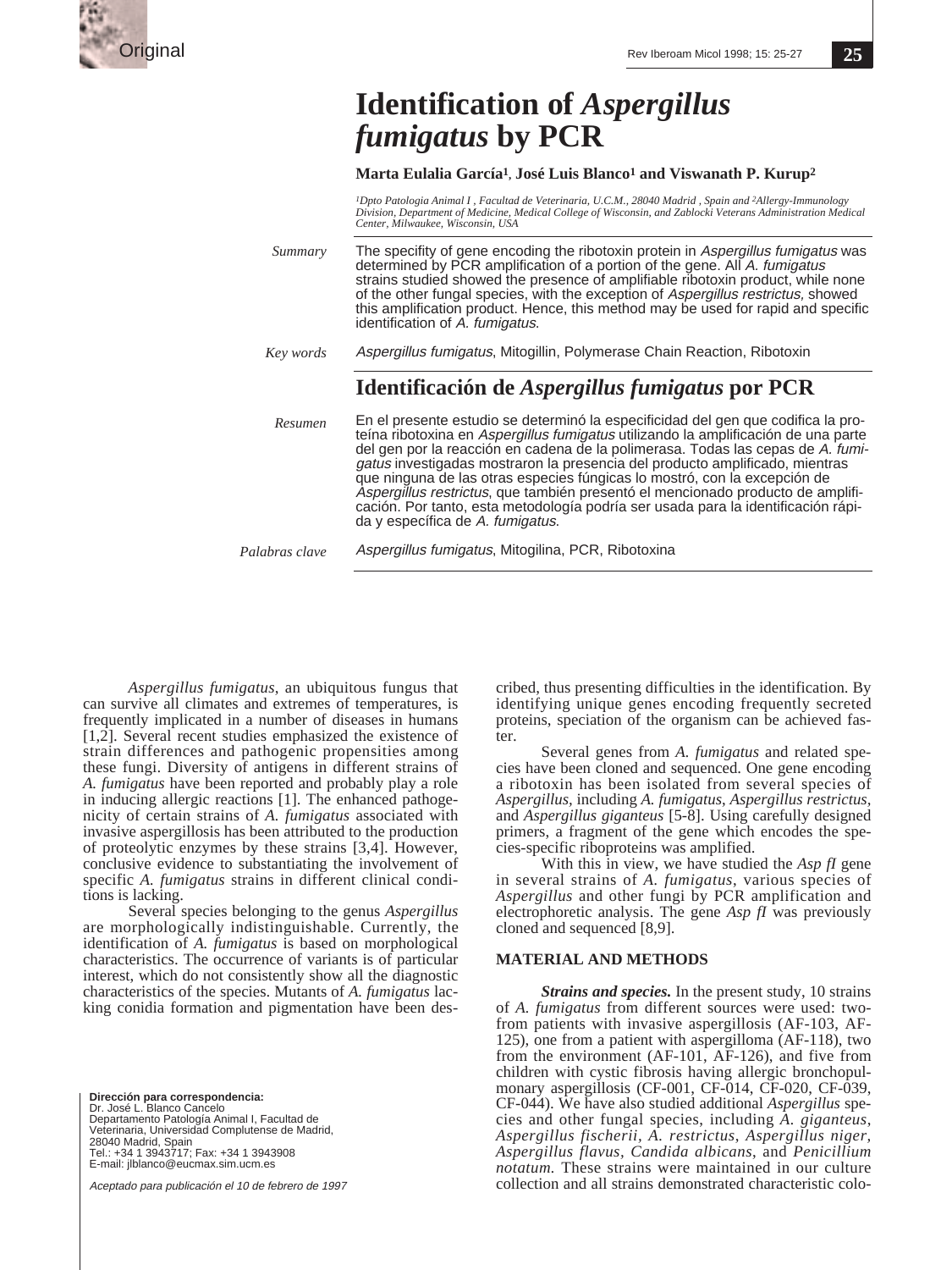nial and microscopic morphology in standard culture media.

*DNA extraction.* DNA was extracted according to established methods [10,11], using 3 to 4 days-old cultures of the fungi in Sabouraud's Dextrose Agar (Difco, USA) incubated at 37°C. One ml (106) conidial suspension of each strain in sterile PBS was inoculated into 125 ml Sabouraud's dextrose broth (Difco), in 250 ml Erlenmeyer flasks and shaken at 37°C at 150 rpm for 72 h. Mycelium was harvested by filtration, washed three times with cold PBS, and twice with cold distilled water. The mycelial mass was dried between filter papers and weighed. Ten ml of lysis buffer (10 mM Tris-HCl pH=7.4, 10 mM sodium chloride, 10 mM EDTA) per gram of mycelium, 1% sodium dodecyl sulphate, and 200 mg/ml proteinase K were added to the mycelium. This was mechanically ground in a mortar and transfered into a 50 ml polypropylene tube. The mixture was then incubated for 1 h at  $50^{\circ}$ C.

An equal volume of phenol:chloroform:isoamyl alcohol  $(25:\overline{24:1})$  was added and the mixture centrifuged for 15 min at 16,000 g. The aqueous phase was collected, mixed with an equal volume of chloroform:isoamyl alcohol (24:1), and centrifuged. The aqueous phase was then mixed with 1/10 volume of 2 M sodium acetate and two volumes of cold ethanol. The DNA was precipitated overnight at -20°C, then collected by centrifugation at 16,000 g for 15 min at 4°C, and washed with 70% cold ethanol. The precipitate was dried at room temperature and resuspended in TE buffer (10 mM Tris-HCl pH=7.6, 1 mM EDTA). The quality of DNA was assessed by the absorbance ratio at 260/280 nm and the concentration estimated from the absorbance at 260 nm.

*Gene amplification by polymerase chain reaction (PCR)*. The DNA extracted from the different strains of *A. fumigatus* and other fungi was used as PCR template for evaluating the specificity of the fragment of the gene encoding the ribotoxin protein.

Two primers amplifying a fragment of 315 base pair size of the *Aspf I* gene was designed. The primers are: Oligo 1, sequence 5' TGG ACA TGT ATA AAC CAG 3', and Oligo 2, sequence 5' GTC AAA CTT ATA GTC GTG 3'. The PCR was carried out in a thermocycler (Perkin-Elmer Corp., USA), using a step cycle program with the following temperature profile: 20 sec at  $\overline{9}4^{\circ}\overline{C}$ , 20 sec at  $63^{\circ}$ C, and 20 sec at  $72^{\circ}$ C with one second increment on subsequent cycles.

*Agarose gel electrophoresis of DNA.* The amplified DNA was analyzed by electrophoresis on 2% agarose gel in TAE buffer (40 mM Tris-acetate, 1 mM EDTA) containing 20 mg ethidium bromide [11]. In a few instances, the Southern blots were probed with 32P labeled internal oligonucleotide CCA CTA CCT GCT GGA GTT CCC AAC in order to demonstrate the specificity of the amplified DNA fragment [11].

## **RESULTS**

The presence of *Asp fI* gene was demonstrated in all the 12 strains of *A. fumigatus,* as evidenced by the appearance of a 315 base pair size DNA fragment in PCR products (Figures 1 and 2). The PCR product of the gene of one *A. fumigatus* strain from cystic fibrosis (CF-001) showed a weak band in the gel.



Figure 1. Agarose gel electrophoresis of PCR products. Lanes: [1] DNA marker; [2-6] A. fumigatus strains from cystic fibrosis: CF-001, CF-014, CF-020, CF-039, CF-044; [7] Blank.



Figure 2. Agarose gel of PCR products. Lanes [1] A. giganteus; [2] A. fischerii; [3] A. restrictus; [4] A. niger; [5] A. flavus; [6] C. albicans; [7] P. notatum; [8] Blank; [9-13] A. fumigatus strains: AF-101 (environmental), AF-103 (invasive aspergillosis), AF-118 (aspergilloma), AF-125 (invasive aspergillosis), AF-126 (environmental).

#### **DISCUSSION**

It is interesting to note that *A. fischerii*, *A. niger,* and *A. giganteus* failed to show amplification of *Asp fI* gene. Although ribotoxins from *A. giganteus* showed DNA homology to *A. fumigatus*, no amplification of the PCR product was detected, while *A. restrictus* showed only a weak band. Thus, the results indicate that the *Asp fI* gene is an uniquely significant gene in *A. fumigatus* species and the amplified fragments is highly specific.

It is interesting to note that even though mitogillin gene is closely related to *Asp fI* gene, there was a significant difference in the amplified product using *Asp fI* primers.

Although PCR amplification of *A. fumigatus* DNA has been used for the diagnosis of invasive aspergillosis [12], this method has not been effectively used in the identification of the organism. This finding indicated that PCR can be of use in early identification of strains of *A. fumigatus*. However, the current study has limitations due to the fewer number of species investigated. More strains and species originating from different sources and clinical conditions may be studied before using the *Asp fI* gene as the marker gene for PCR studies.

Recently Makimura *et al.* [13] have described a